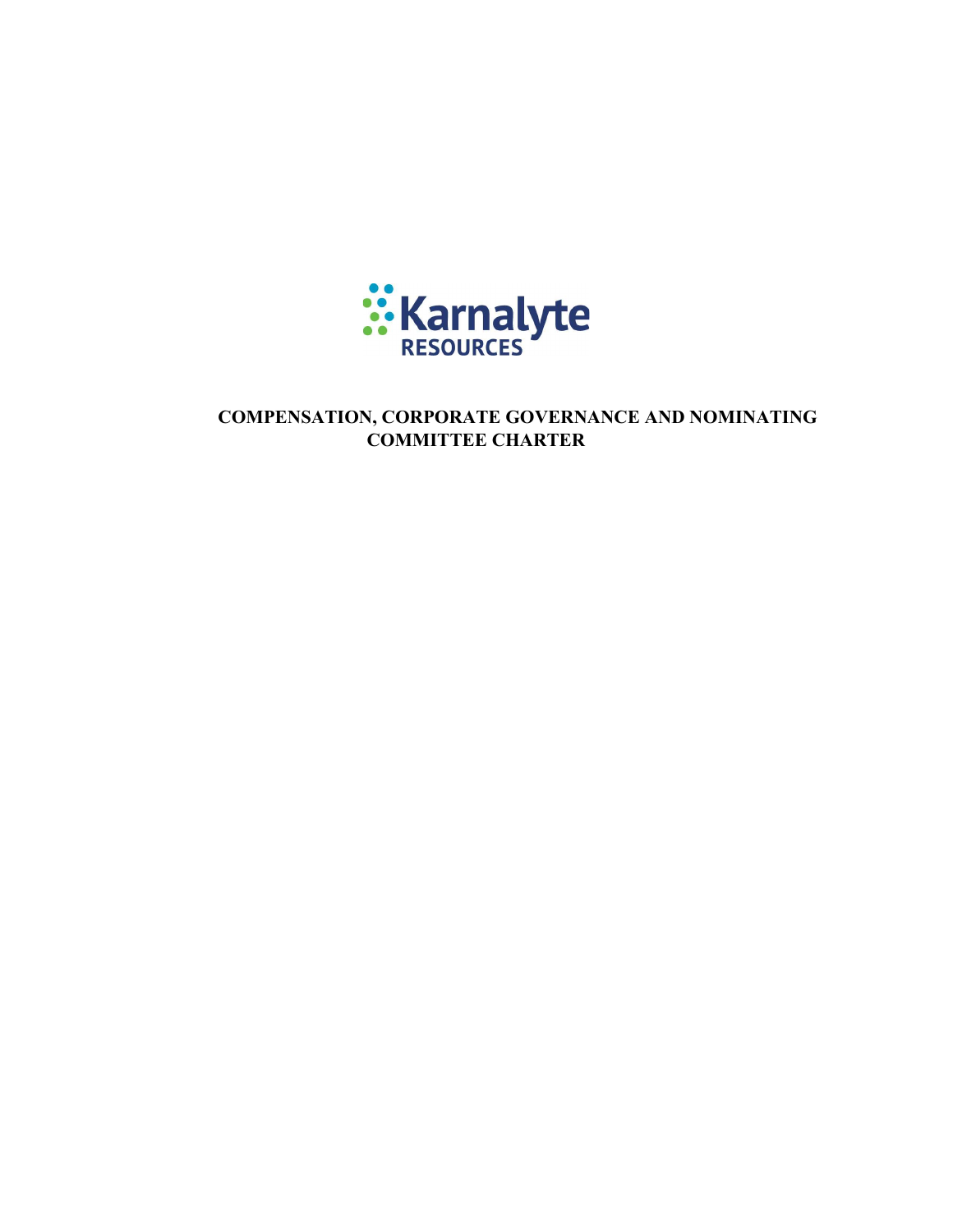## KARNALYTE RESOURCES INC. COMPENSATION, CORPORATE GOVERNANCE AND NOMINATING COMMITTEE **CHARTER**

### Overall Purpose and Responsibilities

The Compensation, Corporate Governance and Nominating Committee (the "Committee") shall assist the board of directors (the "Board") of Karnalyte Resources Inc. (the "Corporation") in fulfilling its obligations and oversight responsibility for matters relating to:

- (a) corporate governance practices, principles, guidelines and related policies;
- (b) nomination of candidates for election or appointment to the Board;
- (c) appointment of directors to committees of the Board;
- (d) composition and evaluation of the Board and committees of the Board;
- (e) integrity and ethics;
- (f) compensation; and
- (g) any other matters as the Board may request.

In this Charter, "Committee Chair" means the Chairperson of the Committee; "Board Chair" means the Chairperson of the Board; and "CEO" means the Chief Executive Officer of the Corporation.

### Specific Responsibilities and Authority of the Committee

Subject to the Corporation's Articles and By-Laws, the Committee has authority over the following areas of responsibility:

### 1. Board Governance

- (a) Review and recommend to the Board for approval:
	- (i) the Corporation's approach to corporate governance, including practices, principles, guidelines and related policies and monitor compliance and report exceptions to the Board;
	- (ii) significant corporate policy addressing communication, disclosure and confidentiality of corporate or material information and monitor compliance and report exceptions to the Board; and
	- (iii) the required capabilities, expectations and responsibilities of directors, including basic duties and responsibilities with respect to attendance at Board meetings and advance review of meeting materials.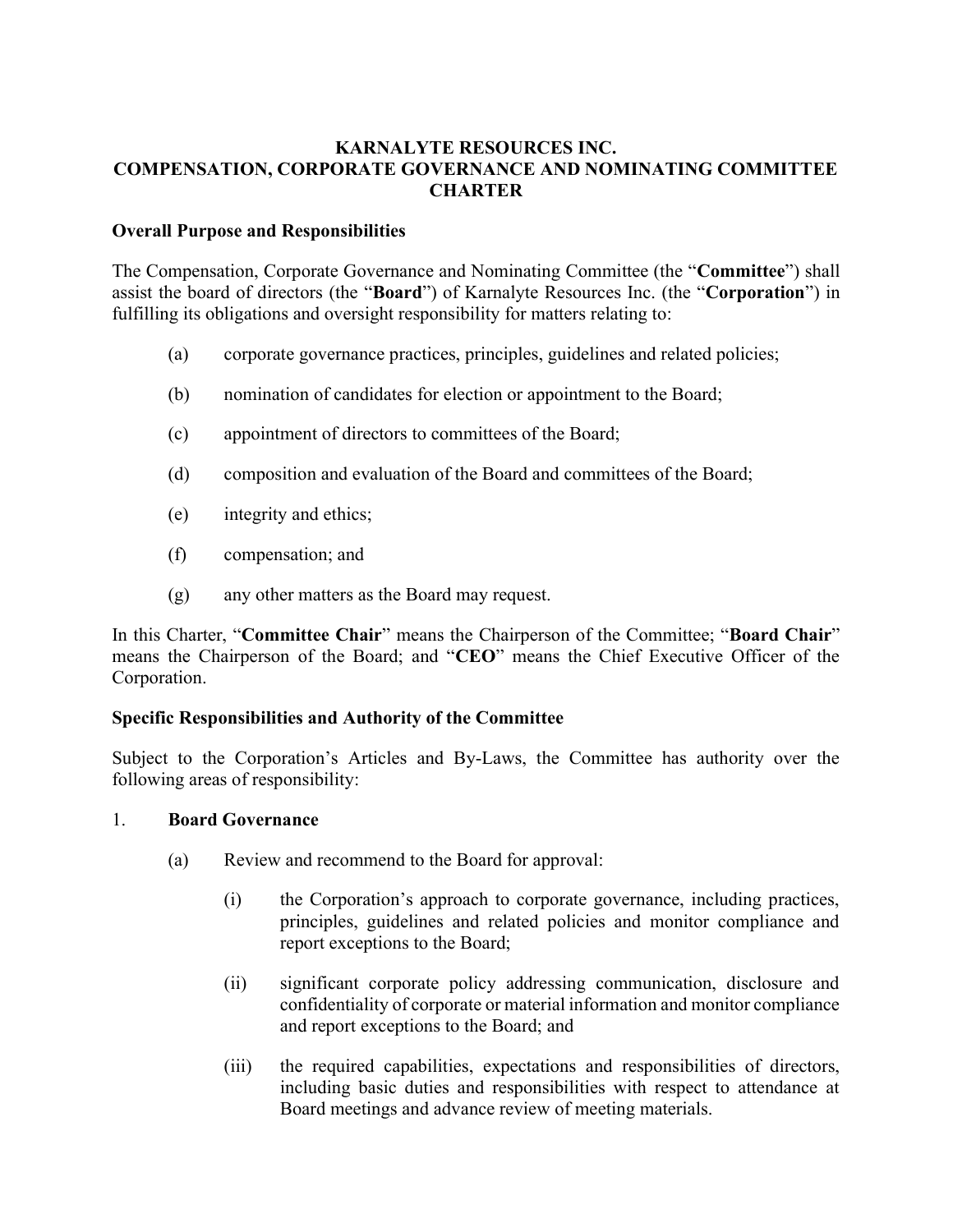- (b) Review annually the Code of Conduct (the "Code"), the Board of Directors Charter and the Charters for the committees of the Board, considering input from the Board and the relevant committees of the Board, and recommend to the Board for approval any required revisions.
- (c) Review communication and disclosure of the Corporation's corporate governance practices and compliance with governance guidelines and any applicable regulatory or securities law.

# 2. Board Orientation and Continuing Education

- (a) Approve policies regarding orientation (including a process for director succession), training and continuing education of directors so that they may maintain and enhance their skills and abilities as directors and to ensure that their knowledge and understanding of the Corporation's business remains current.
- (b) Take reasonable steps to ensure that all new directors receive a comprehensive orientation so that each director fully understands the nature and operations of the Corporation's business, the role of the Board and the committees of the Board and the contribution that each director is expected to make (including, in particular, the commitment of time and resources that the Corporation expects from its directors).

## 3. Nomination of Directors

- (a) Prior to recommending proposed candidate(s) for nomination for election or appointment to the Board, adopt a process to:
	- (i) consider what competencies and skills the Board, as a whole, should possess; and
	- (ii) assess what competencies and skills each existing director possesses.
- (b) In consultation with the Board and the CEO, on an ongoing basis, identify individuals qualified to become new directors, based on:
	- (i) the personal attributes and qualifications of potential candidates, including their experience, expertise and industry knowledge; and
	- (ii) any legal requirements, including those related to director residency, independence and financial literacy.
- (c) Identify and recommend to the Board for approval the proposed candidate(s) for nomination for election to the Board at the next annual meeting of the shareholders of the Corporation or for appointment to fill any vacancy that is anticipated or has arisen on the Board. In making its recommendation, the Committee shall assess and consider: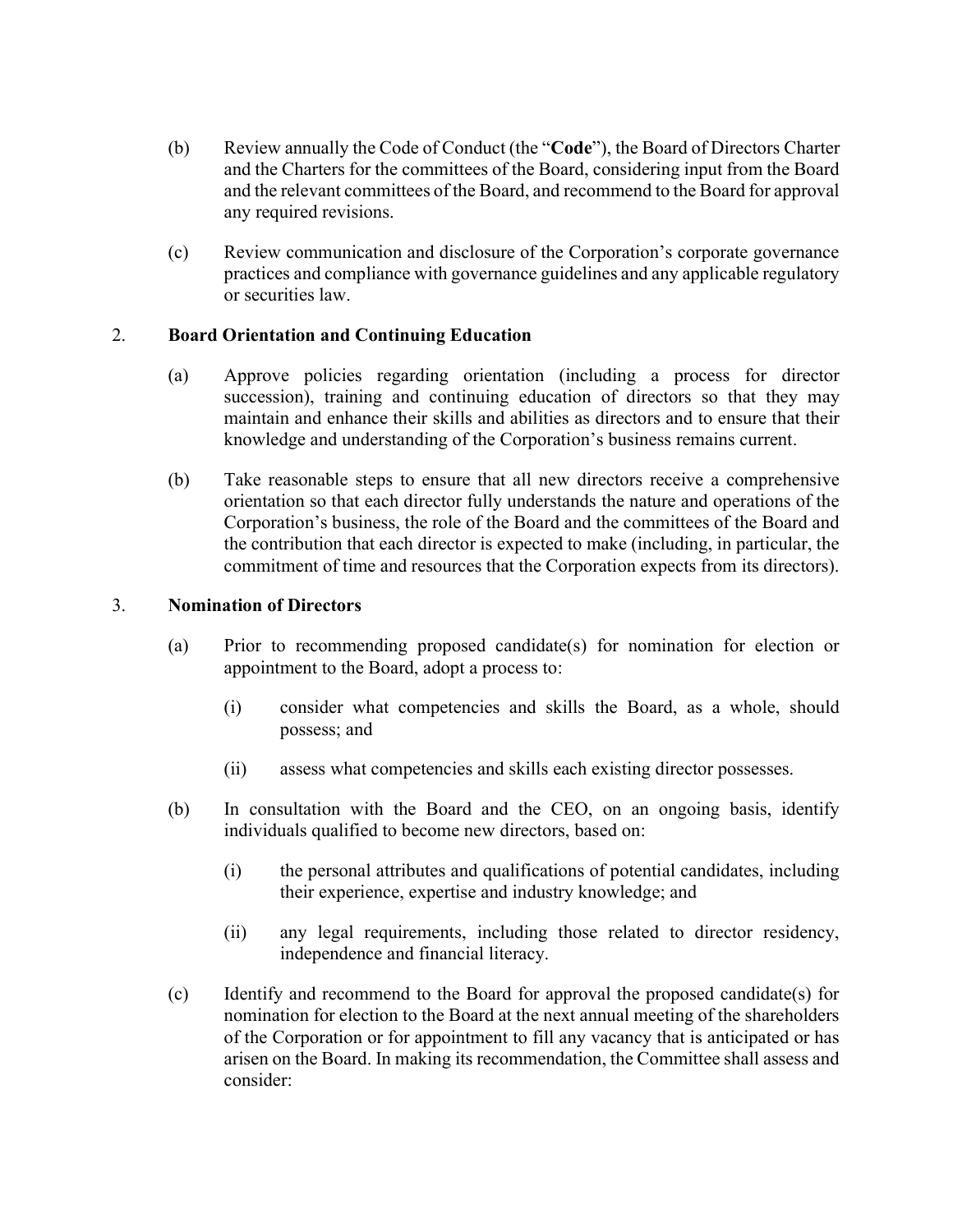- (i) the competencies and skills that the Board considers to be necessary for the Board, as a whole, to possess;
- (ii) the competencies and skills that the Board considers each existing director to possess;
- (iii) the competencies and skills each new nominee will bring to the Board; and
- (iv) the ability of each new nominee to devote sufficient time and resources to his/her duties as a director of the Corporation.

## 4. Composition, Compensation and Evaluation of the Board and Board Committees

- (a) Review annually and recommend to the Board for approval, the size and composition criteria of the Board with a view to facilitating effective decisionmaking.
- (b) Review annually and make recommendations to the Board for approval the creation, disbanding, size and composition criteria of committees of the Board.
- (c) Review and recommend to the Board for approval position descriptions for the Board Chair and the chairperson of each committee of the Board.
- (d) Recommend to the Board, annually, the assignment of members to the committees of the Board and the chairperson for each committee.
- (e) Establish criteria for and annually conduct an evaluation of the Board, the Board Chair, the committees of the Board, and individual directors in order to assess the effectiveness of the Board as a whole, the Chairperson of the Board, each committee of the Board, and the contribution of individual directors.
- (f) Report to the Board the results of the evaluation of the Board, the Board Chair, each the committee of the Board, and individual directors.
- (g) Review periodically the level of compensation for the Board and its committees and make recommendations to the Board with respect thereto.

### 5. Ethical Oversight

- (a) Review and recommend to the Board for approval and disclosure any policy addressing corporate and individual integrity and ethical standards, including the Code, and take reasonable steps to monitor compliance.
- (b) Oversee compliance by the Corporation with applicable laws and regulations relating to corporate governance.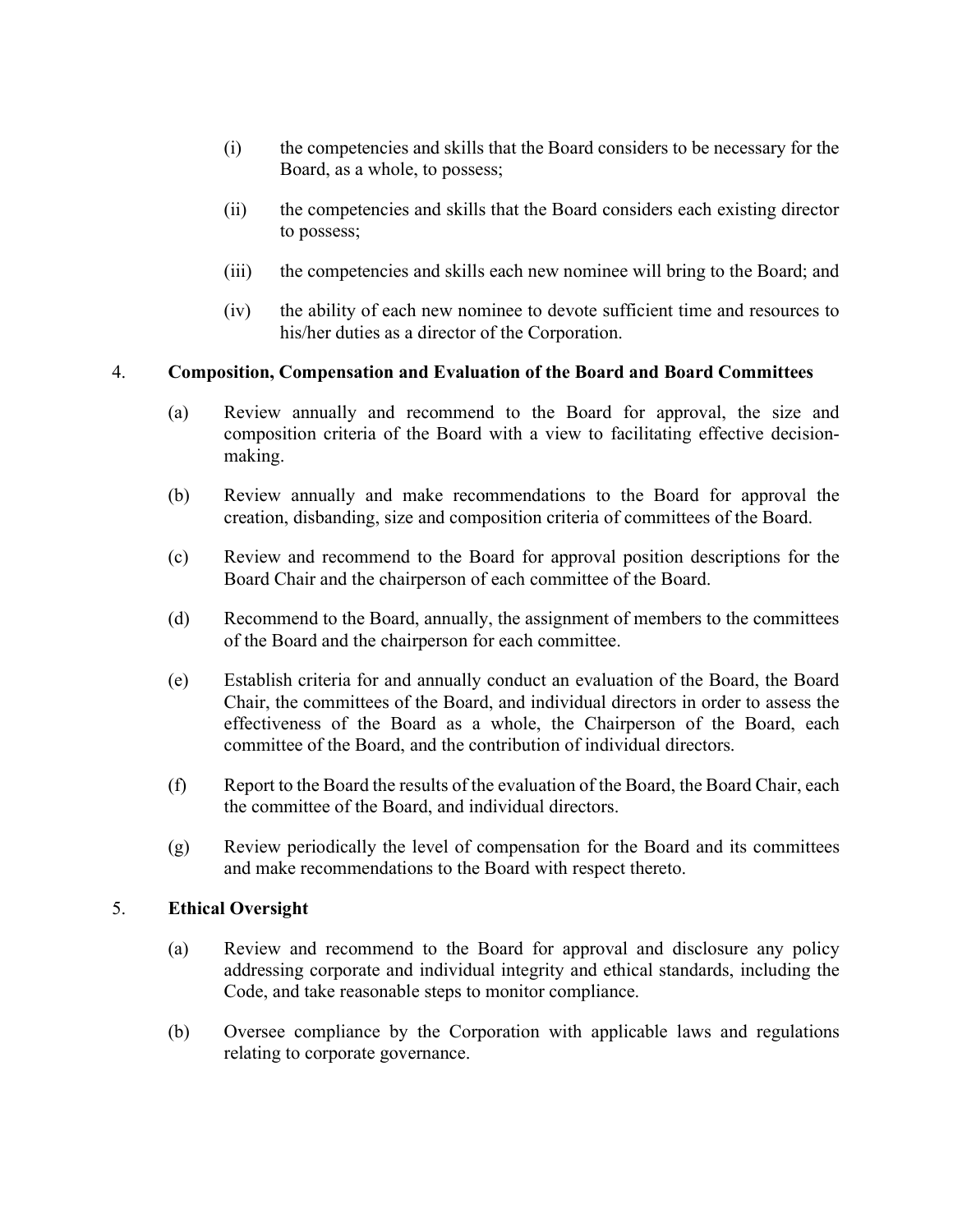- (c) Review and report annually to the Board the findings of investigations of certain breaches of the Code.
- (d) Review and report to the Board on conflict of interest matters involving directors, as necessary, and if a conflict or a perceived conflict exists, advise the director to refrain from the activity or take other appropriate action to remedy the conflict or perceived conflict and undertake appropriate responsive measures.

#### 6. Disclosure

- (a) Oversee the preparation of the portions of the Corporation's disclosure documents containing significant information relating to matters within the Committee's mandate.
- (b) Review any shareholder proposal or requisition received by the Corporation and recommend to the Board the response to be taken by the Corporation to any such shareholder proposal or requisition.

#### 7. Remuneration

- (a) Establish an overall compensation policy for the Corporation and monitor its implementation, with special attention devoted to the senior officers.
- (b) Review and make recommendations to the Board periodically regarding the Corporation's remuneration and compensation policies, including short and longterm incentive compensation plans and equity-based plans, bonus plans, pension plans, executive stock option plans and grants and benefit plans (including the group life and health program).
- (c) Review and approve periodically all compensation arrangements with the CEO and the Chief Financial Officer of the Corporation.
- (d) Review the executive compensation sections disclosed in the proxy circular distributed to shareholders.

### 8. General Responsibilities

- (a) The Committee, through the Committee Chair, will provide a report to the Board at each regularly scheduled Board meeting outlining the results of the Committee's activities and any reviews it has undertaken.
- (b) The Committee may perform any other activities consistent with this Charter, the Corporation's By-Laws and applicable law, as the Committee or the Board deems necessary or appropriate.
- (c) The Committee will evaluate this Committee's performance and this Charter on a regular basis.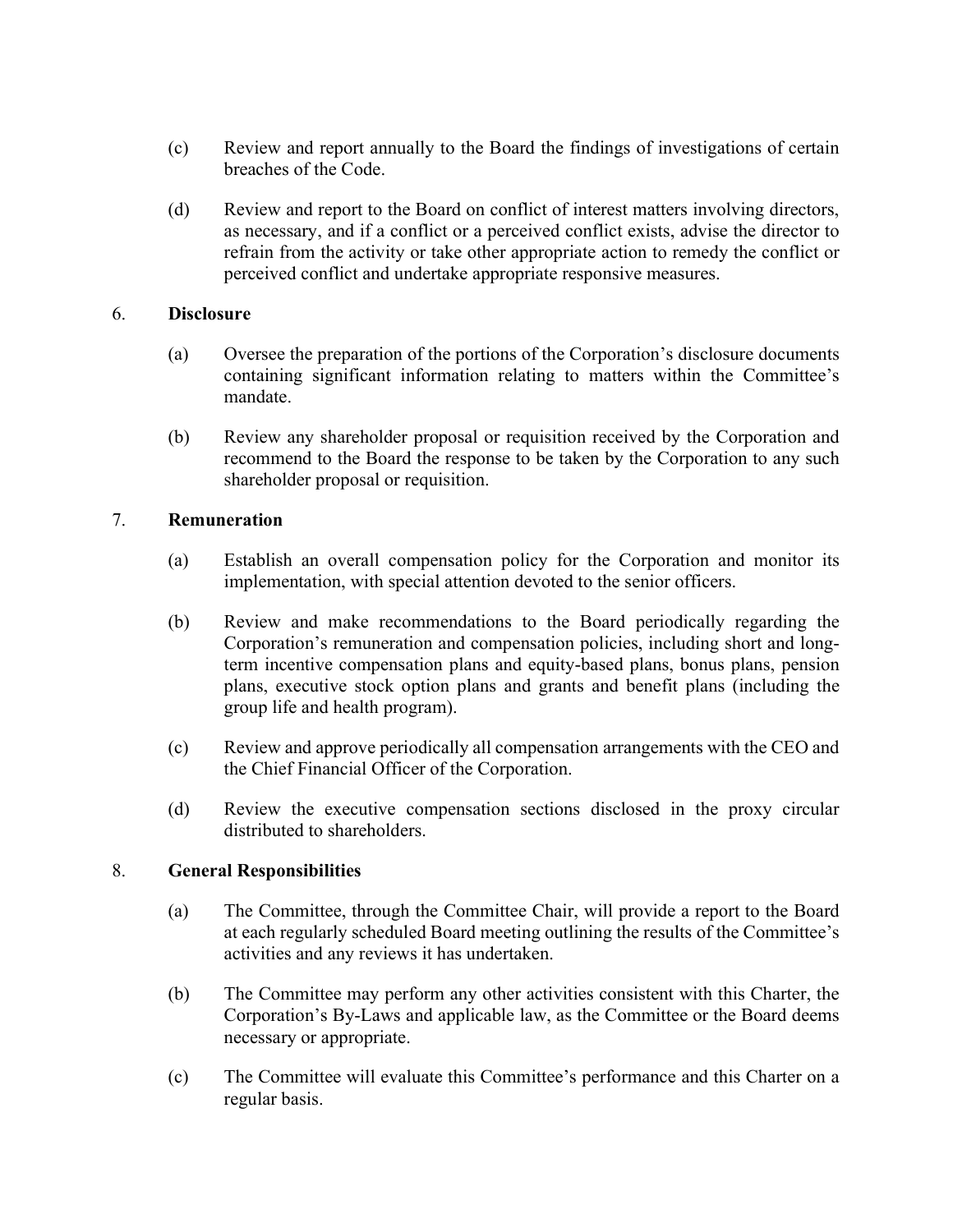## Committee Member Qualifications, Appointment and Removal

### 1. Composition of Committee

- (a) The Committee shall consist of three or more directors of the Corporation appointed by the Board.
- (b) At least 25% of the Committee members shall be resident Canadians.
- (c) Each Committee member shall be independent according to applicable independence requirements of stock exchanges on which the Corporation is listed and securities laws, rules and regulations.
- (d) Any member of the Committee may be removed or replaced at any time by the Board and will cease to be a member of the Committee as soon as such member ceases to be a director of the Corporation. The Board may fill vacancies on the Committee by appointment from among its members. If and whenever a vacancy exists on the Committee, the remaining members may exercise all of its powers so long as a quorum remains. Subject to the foregoing, following the appointment as a member of the Committee, each member will hold such office until the Committee is reconstituted.
- (e) The members of the Committee shall be entitled to receive such remuneration for acting as members of the Committee as the Board may from time to time determine.

# 2. Committee Chair

- (a) The Board, upon recommendation of the Committee, shall designate one member of the Committee as the Committee Chair. The Committee Chair may be removed and replaced by the Board.
- (b) The Committee Chair shall have the duties and responsibilities set forth in Schedule 1 and incorporated by reference herein.

### Structure and Operations

### 1. Meetings

- (a) The Committee shall meet at least one time per year and as needed.
- (b) A quorum for the transaction of business at any Committee meeting shall consist of a majority of the currently appointed members of the Committee and the rules for calling, holding, conducting and adjourning meetings of the Committee will be the same as those governing the Board unless otherwise determined by the Committee or the Board.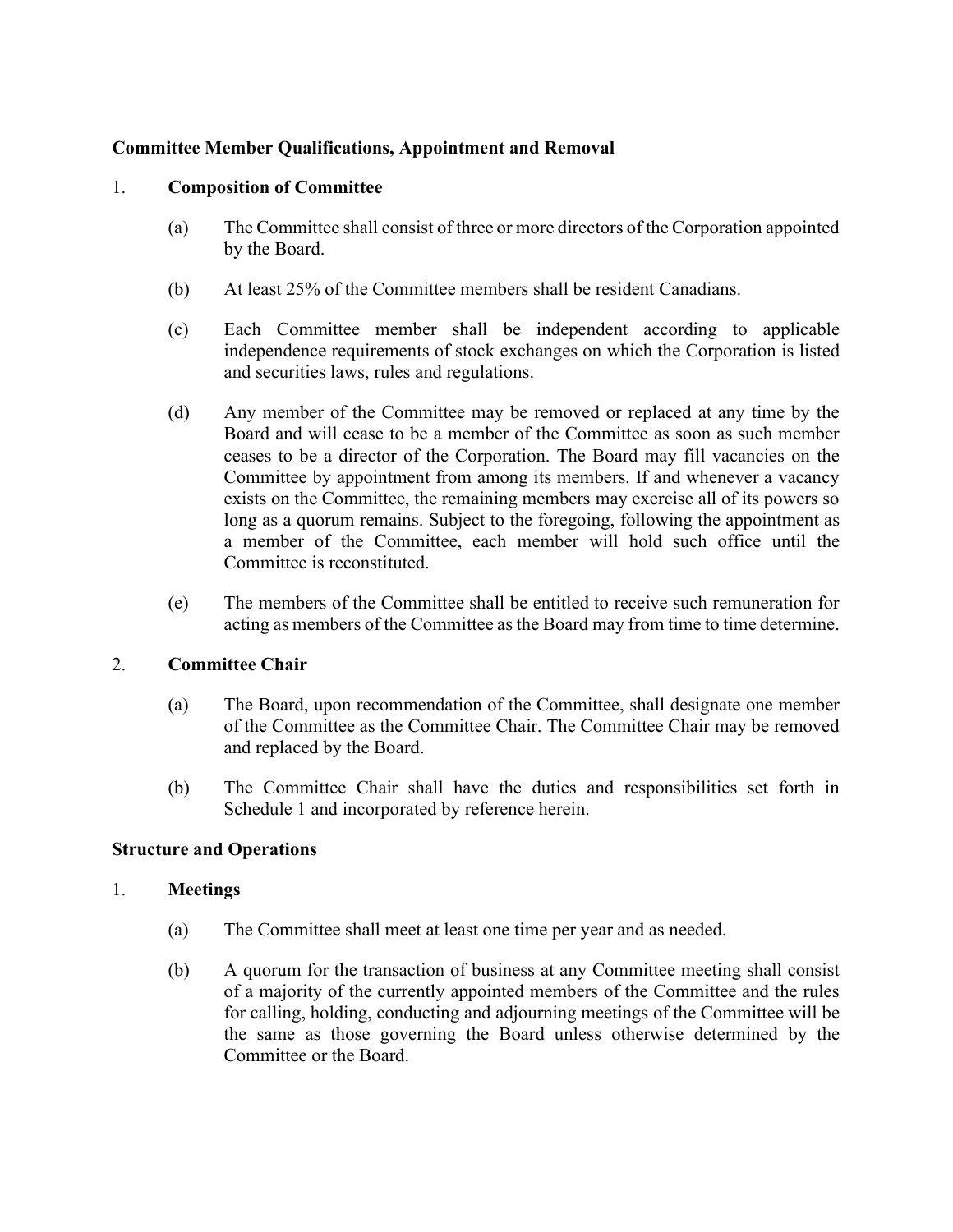- (c) The affirmative vote of a majority of the members of the Committee participating in any meeting of the Committee is necessary for the adoption of any resolution. In case of an equality of votes, the chair of the meeting shall be entitled to a second or casting vote.
- (d) The Committee Chair will preside at all meetings of the Committee, unless the Committee Chair is not present, in which case the members of the Committee that are present will designate from among such members the chair for the purposes of the meeting.
- (e) The Chairperson of the Corporation and the CEO may attend any Committee meetings as may be appropriate but neither shall be permitted to vote at such Committee meetings unless he or she is a member of the Committee. The Committee may also invite such other directors, officers, employees and advisors of the Corporation to its meetings as it deems appropriate to attend any Committee meeting as may be appropriate as a non-voting participant. Notwithstanding the foregoing, the Committee will meet separately at each of its meetings with only Committee members present.
- (f) Agendas, approved by the Committee Chair, will be circulated to the Committee members along with background information on a timely basis prior to the Committee meetings. Minutes of all meetings of the Committee will be taken. The minutes of the Committee will be recorded and maintained and the Committee shall report to the Board on its activities after each of its meetings at which time minutes of the prior Committee meeting shall be tabled for the Board.
- (g) Any issues arising from meetings of the Committee that bear on the relationship between the Board and management should be communicated to the Board Chair by the Committee Chair.

# 2. Delegation

The Committee may delegate any of its responsibilities and authority to a subcommittee comprised of one or more Committee members. The Committee remains accountable for the work and decisions of any subcommittee to which the Committee has delegated decision-making authority.

# 3. Outside Consultants and Advisors

The Committee, when it considers it necessary or advisable, may retain, at the Company's expense, outside consultants or advisors to assist or advise the Committee independently on any matter within its mandate. The Committee shall have the sole authority to retain and terminate any such consultants or advisors or any search firm to be used to identify director candidates, including sole authority to approve the fees and other retention terms for such persons.